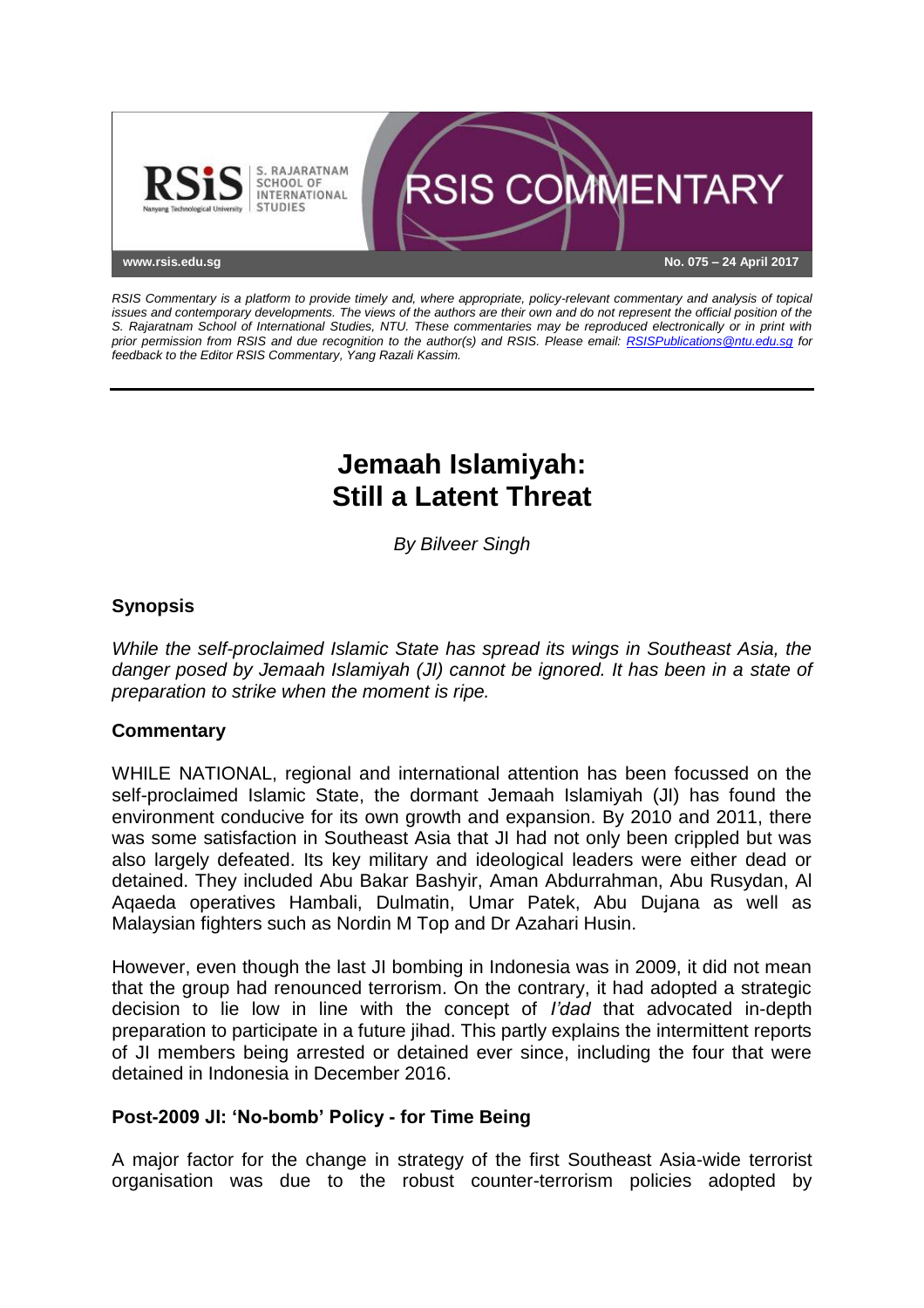governments in the region. By 2016, in Indonesia alone, more than 110 JI leaders and members had been killed in operations. About 1,200 were languishing in prisons. The JI organisation was also fragmented.

JI's 'pro-bomb' policy was also a consequence of divisions within the organisation between the 'pro-bomb' and 'bomb-now' group versus the pro-dakwah and 'bomblater' faction. The division also had the effect of weakening JI, especially as most of the 'pro-bomb' leaders and members were either killed or detained.

Partly due to the weakening of the 'pro-bomb' faction and the negative reactions of the public at large to JI bomb attacks, which killed many innocent Muslims, by end 2010 and the beginning of 2011, the decision was made to adopt a 'no-bomb policy for the time being'. This was also in line with the strategic concept of *I'dad*, of rebuilding one's strength in time of weakness and striking when it was ripe to do so.

This was made explicit by Chep Hermawan, the leader of GARIS, the Indonesian Reform Movement. At a congress of leading jihadists and radical ideologues in Cipanas district, West Java, in December 2010, it agreed to adopt a non-violent approach to campaign for Sharia Law and an Islamic state. Hermawan also argued that bombings that mostly killed innocent Muslims were counter-productive as these had lost the organisation much public support and sympathy.

### **Strategic Resilience of JI**

In the author's recent interview with the former Emir of JI, Abu Rusydan, and the former leader of JI Mantiqi-3, Nasir Abbas, it is clear that the organisation remains alive and intact. Terrorism expert Sidney Jones even argued that its membership may have expanded to more than 2,000.

For Rusydan, four factors accounted for JI resurgence and continued resilience. These were its ideology, organisational structure, the role of history and the sense of belonging among its members. Rusydan argued that only one factor had changed since October 1999, when the group's founding Emir, Abdullah Sungkar, died.

Since then, there had not been an instance when the Emir was elected according to Syariat Islam or the organisation's constitution, the PUPJI. This was despite the fact that JI continued to organise various military operations from 2000 to 2009.

There were also other Emirs who succeeded Sungkar, such as Abu Bakar Bashyir, Abu Rusydan and Zarkasih. Some have even argued that the current Emir is Abu Rusydan. However, Rusydan argued that Sungkar's successors were elected by elements (*anasir*) within JI and not by all its members through consensus as was enshrined in the PUPJI.

#### **Neo-JI?**

Still, other factors have ensured JI's continued survival today. Rusydan argued that the group is as relevant today as it was in the past and he was definitely one of its members. However, his focus today is on *dakwah* and not violence. JI is